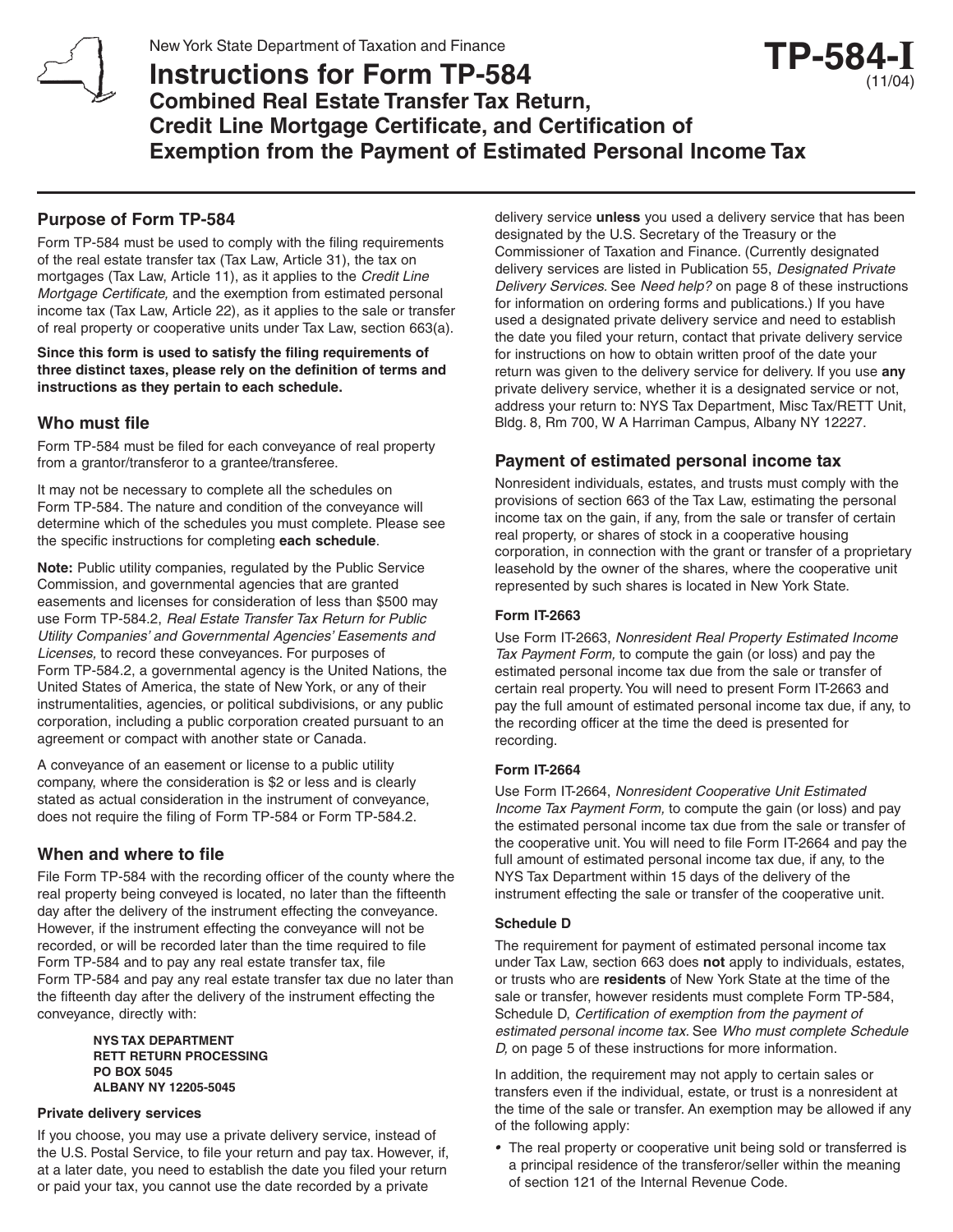## **Page 2** of 8 **TP-584-I** (11/04)

- The transferor/seller is a mortgagor conveying the mortgaged property to a mortgagee in foreclosure or in lieu of foreclosure with no additional consideration.
- The transferor or transferee is an agency or authority of the United States of America, an agency or authority of the state of New York, the Federal National Mortgage Association, the Federal Home Loan Mortgage Corporation, the Government National Mortgage Association, or a private mortgage insurance company.

To claim any of the above exemptions, nonresidents of New York State must complete Schedule D. See Who must complete Schedule D, on page 5 of these instructions for more information.

Schedule D does not need to be completed if the interest being transferred is anything other than a fee simple interest in real property or a cooperative unit, or the property is being transferred by anyone or any entity other than an individual, estate, or trust. However, Schedules A, B, and C must still be completed to satisfy the transfer tax and mortgage tax requirements.

## **Instructions for Schedule A**

## **Name and address box**

Print or type the names, addresses, and social security or employer identification numbers of the grantor and grantee as they appear in your deed, lease, or other instrument that conveys the interest in real property. However, if the conveyance is pursuant to a mortgage foreclosure or any other action governed by the Real Property Actions and Proceedings Law, the defaulting mortgagor or debtor is the grantor. If additional space is needed, please attach a schedule to Form TP-584 setting forth the names, addresses, and social security or employer identification numbers of all the grantors and grantees.

#### **Location and description of property conveyed**

Give the location and description of the interest in real property being conveyed by giving the tax map designation and address as they appear in your deed, lease, or other instrument that conveys the interest in real property. You need not include a tax map designation if the property being conveved is an individual cooperative apartment. Also include the name of the city or village, town, and county where the property conveyed is located.

## **Type of property conveyed**

Indicate by checking the appropriate box whether the property conveyed is a one-, two-, or three-family house, a residential condominium unit, a residential cooperative apartment, vacant land, or other type of property. If you are conveying a one-, two-, or three-family house, a residential cooperative apartment, or a residential condominium unit, you may be entitled to the continuing lien deduction. See page 3 of these instructions for more information.

#### **Condition of conveyance**

Indicate the condition of conveyance by checking all the condition(s) that apply. If items  $e$ ,  $f$ , or  $g$  are checked, Form TP-584.1, Real Estate Transfer Tax Return Supplemental Schedules, must be attached to Form TP-584, with the appropriate schedule completed.

#### **Date of conveyance**

Indicate the date the instrument effecting the conveyance was delivered from the grantor to the grantee. The date of the instrument is presumed to be the date of delivery of the instrument.

#### **Percentage of real property conveyed which is residential real property**

Indicate the percentage of the entire real property conveyed that is **residential real property**. (See Imposition of additional tax, on page 4, for a definition of the term residential real property).

## **Instructions for Schedule B**

#### **Imposition of tax**

A real estate transfer tax (Part I of this schedule) is imposed on each conveyance at the time the instrument effecting the conveyance is delivered by a grantor to a grantee when the consideration or value of the interest conveyed exceeds \$500. The tax is computed at a rate of two dollars for each \$500 of consideration or fractional part thereof.

An additional tax (Part II of this schedule) is imposed on the conveyance of residential real property where the consideration for the entire conveyance is one million dollars or more. For more information, see Imposition of additional tax on page 4 of these instructions.

#### **Definition of terms for the real estate transfer tax**

- 1. Person means an individual, partnership, society, association, joint stock company, corporation, estate, receiver, trustee, assignee, referee, or any other person acting in a fiduciary or representative capacity, whether appointed by a court or otherwise, any combination of individuals, and any other form of unincorporated enterprise owned or conducted by two or more persons.
- 2. Controlling interest means (a) in the case of a corporation, either 50% or more of the total combined voting power of all classes of stock of such corporation, or 50% or more of the capital, profits, or beneficial interest in such voting stock of such corporation, and (b) in the case of a partnership, association, trust, or other entity, 50% or more of the capital, profits or beneficial interest in such partnership, association, trust, or other entity.
- 3. Real property means every estate or right, legal or equitable, present or future, vested or contingent, in lands, tenements, or hereditaments, including buildings, structures, and other improvements thereon, which are located in whole or in part within the state of New York. It does not include rights to sepulture.
- 4. Consideration means the price actually paid or required to be paid for the real property or interest therein, including payment for an option or contract to purchase real property whether or not expressed in the deed and whether paid or required to be paid by money, property, or any other thing of value. It includes the cancellation or discharge of an indebtedness or obligation. It also includes the amount of any mortgage, purchase money mortgage, lien, or other encumbrance, whether or not the underlying indebtedness is assumed or taken subject to.
	- (a) In the case of a creation of a leasehold interest or the granting of an option with use and occupancy of real property, consideration includes, but is not limited to, the value of the rental and other payments attributable to the use and occupancy of the real property or interest therein, the value of any amount paid for an option to purchase or renew and the value of rental or other payments attributable to the exercise of any option to renew.
	- (b) In the case of a creation of subleasehold interest, consideration includes, but is not limited to, the value of the sublease rental payments attributable to the use and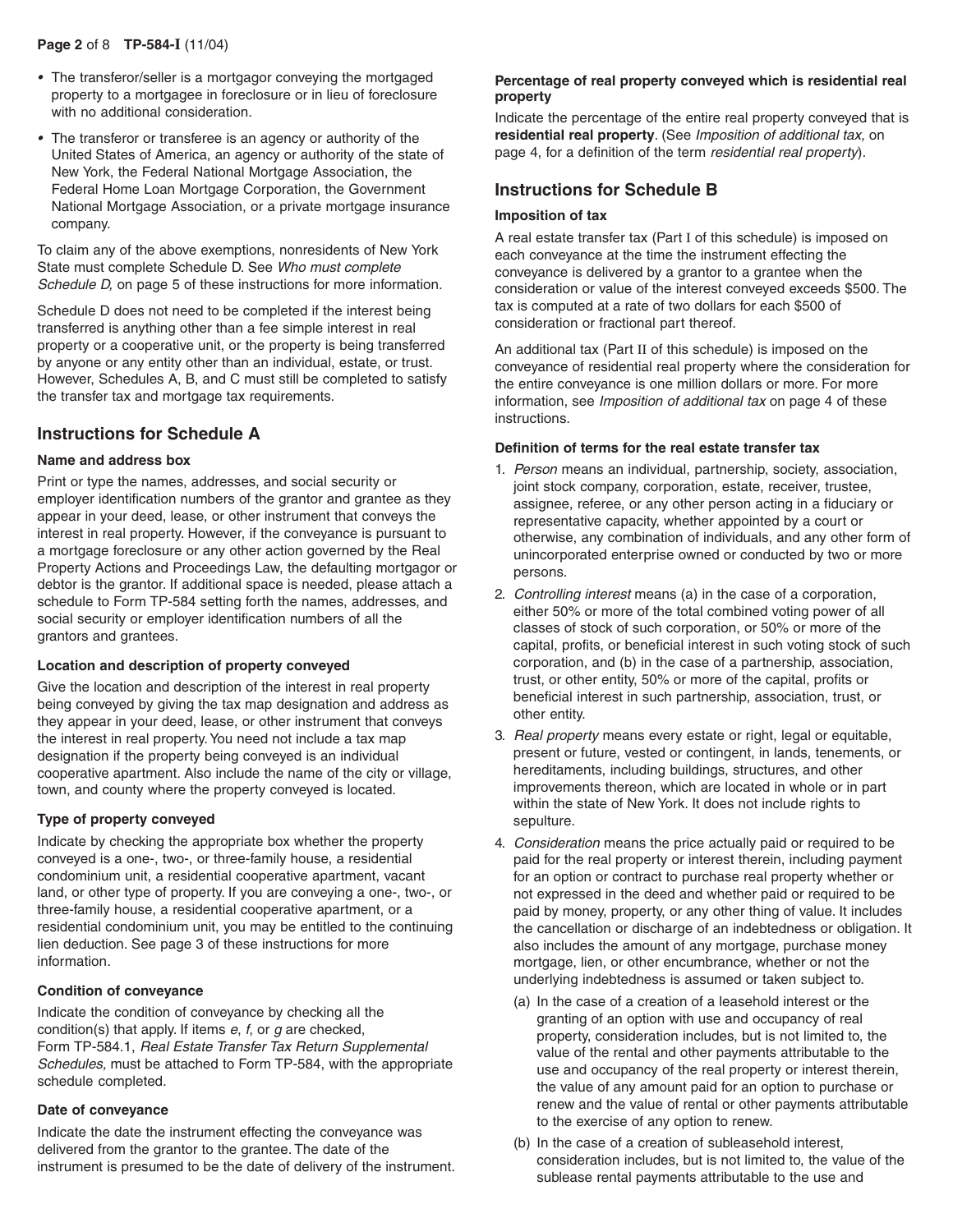occupancy of the real property, the value of any amount paid for an option to renew and the value of rental or other payments attributable to the exercise of any option to renew, less the value of the remaining prime lease rental payments required to be made.

- (c) In the case of a transfer or an acquisition of a controlling interest in any entity that owns real property, consideration means the fair market value of the real property or interest therein, apportioned based on the percentage of the ownership interest transferred or acquired in the entity.
- (d) In the case of an assignment or surrender of a leasehold interest or the assignment or surrender of an option or contract to purchase real property, consideration does not include the value of the remaining rental payments required to be made pursuant to the terms of such lease or the amount to be paid for the real property pursuant to the terms of the option or contract being assigned or surrendered.
- (e) In the case of (i) the original conveyance of shares of stock in a cooperative housing corporation in connection with the grant or transfer of a proprietary leasehold by the cooperative corporation or cooperative plan sponsor and (ii) the subsequent conveyance by the owner thereof of such stock in a cooperative housing corporation in connection with the grant or transfer of a proprietary leasehold for a cooperative unit other than an individual residential unit, consideration includes a proportionate share of the unpaid principal of any mortgage(s) on the real property of the cooperative housing corporation comprising the cooperative dwelling or dwellings. This amount is determined by multiplying the total unpaid principal of the mortgage by a fraction, the numerator of which is the number of shares of stock in the cooperative housing corporation being conveyed in connection with the grant or transfer of the proprietary leasehold, and the denominator of which is the total number of shares of stock in the cooperative housing corporation.
- 5. Conveyance means the transfer or transfers of any interest in real property by any method, including but not limited to sale, exchange, assignment, surrender, mortgage foreclosure, transfer in lieu of foreclosure, option, trust indenture, taking by eminent domain, conveyance upon liquidation or by a receiver, or transfer or acquisition of a controlling interest in any entity with an interest in real property. Transfer of an interest in real property includes the creation of a leasehold or sublease only where (a) the sum of the term of the lease or sublease and any options for renewal exceeds 49 years, (b) substantial capital improvements are or may be made by or for the benefit of the lessee or sublessee, and (c) the lease or sublease is for substantially all of the premises constituting the real property. The conveyance of real property shall not include a conveyance pursuant to devise, bequest, or inheritance; the creation, modification, extension, spreading, severance, consolidation, assignment, transfer, release or satisfaction of a mortgage; a mortgage subordination agreement, a mortgage severance agreement, an instrument given to perfect or correct a recorded mortgage; or a release of lien of tax pursuant to the Tax Law or the Internal Revenue Code (IRC).
- 6. Interest in the real property includes title in fee, a leasehold interest, a beneficial interest, an encumbrance, development rights, air space and air rights, or any other interest with the right to use or occupancy of real property or the right to receive rents, profits, or other income derived from real property. It also includes an option or contract to purchase real property. It does not include a right of first refusal to purchase real property.
- 7. Grantor means the person making the conveyance of real property or interest therein, or where the conveyance consists of a transfer or an acquisition of a controlling interest in an entity with an interest in real property, the entity with an interest in real property or a shareholder or partner transferring stock or partnership interest, respectively.
- 8. Grantee means the person who obtains real property or any interest therein as a result of a conveyance.
- 9. Fair market value means the amount a willing buyer would pay a willing seller for the real property without deducting mortgages or other liens that the property may be taken subject to as part of the sale or transfer.

## **Real property situated partly within and partly outside the state**

When real property conveyed is situated partly within and partly outside the state of New York, the consideration subject to tax is the allocated portion of the total consideration attributable to the property situated within the State of New York.

A statement signed by both the grantor and grantee must be attached to Form TP-584 setting forth the total consideration for the conveyance and describing the method used to apportion the consideration to the real property situated within the state of New York.

## **Continuing lien deduction**

Tax Law, section 1402 provides that in the case of (1) a conveyance of a one-, two-, or three-family house and an individual residential condominium unit, or an interest therein or (2) conveyances where the consideration is less than \$500,000, the taxable consideration shall exclude the value of any lien or encumbrance remaining thereon at the time of the conveyance.

In addition, section 1405-B provides that in the case of a resale of an individual residential cooperative unit, the consideration for the interest conveyed shall exclude the value of any liens on certificates of stock or other evidences of an ownership interest in and a proprietary lease from a corporation or partnership formed for the purpose of cooperative ownership of residential interest in real estate remaining thereon at the time of conveyance.

## **Examples:**

- (1) A purchases a one-family residence from B for a total consideration of \$150,000 (\$100,000 in cash and the assumption of B's existing mortgage of \$50,000). Since the existing mortgage which is being assumed would constitute a continuing lien, in determining the taxable consideration for real estate transfer tax (line 3 of Form TP-584, Schedule B) A can deduct the amount of the mortgage assumed (\$150,000 –  $50,000 = $100,000$ . Consequently, the tax is not computed on the gross consideration, but rather on gross consideration less the continuing lien (that is, mortgage assumed).
- (2) A commercial building is sold to A for \$725,000, comprised of \$400,000 in cash and the assumption by A of an existing \$325,000 mortgage. Since the consideration for the conveyance exceeds \$500,000, the transfer tax must be computed on \$725,000, and the continuing lien deduction is not applicable.

If a conveyance is pursuant to or in lieu of an action to foreclose a mortgage, lien, or other security interest, the amount of the continuing lien deduction **does not include** the amount of the debt secured by that mortgage, lien, or other security interest, which is the subject of the conveyance.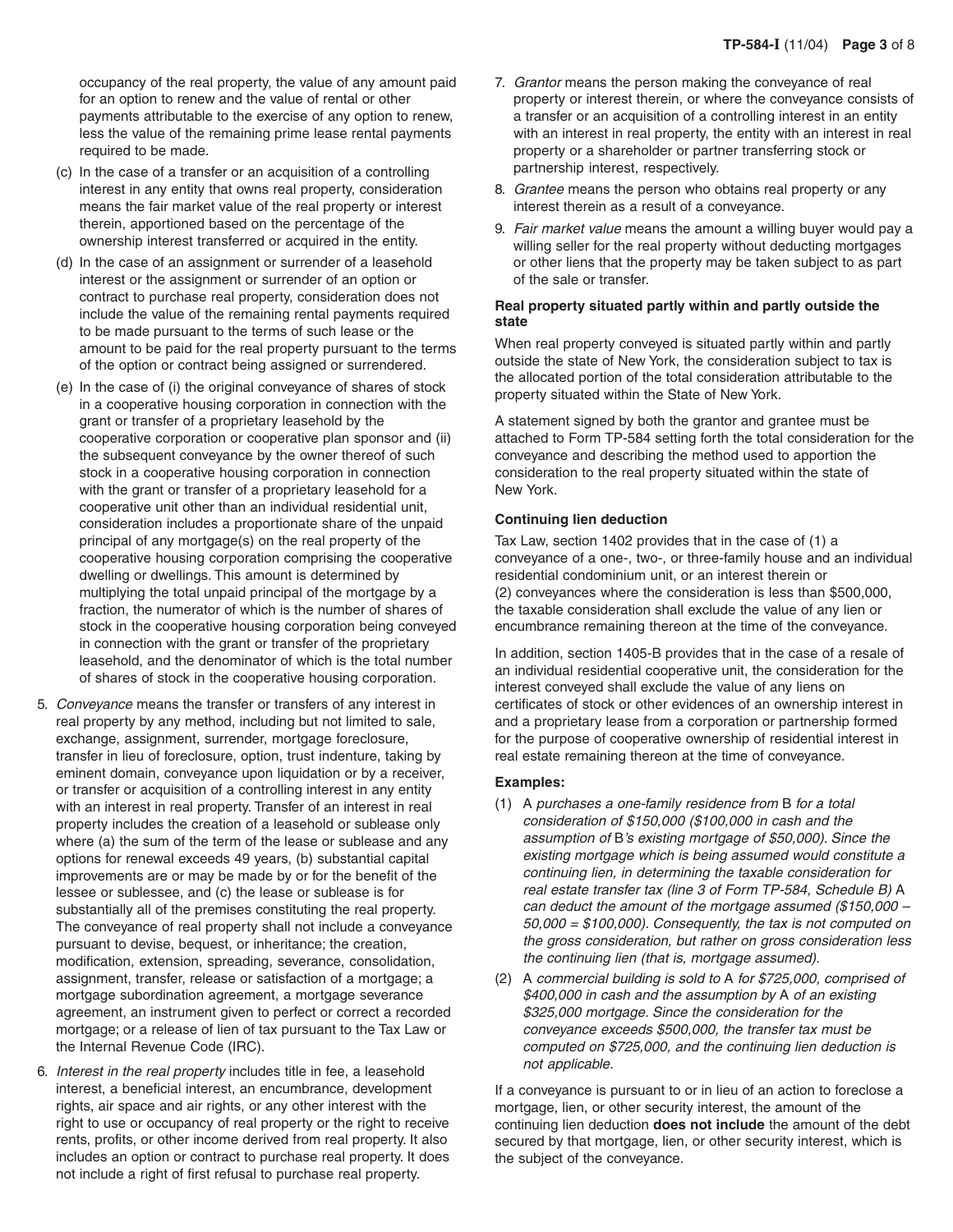#### **Conveyance of a leasehold grant**

The consideration paid to the grantor for the grant of a taxable lease is the present value of the right to receive the net rental payments for the term of the lease.

A discount rate equal to 110% of the federal long-term rate compounded semiannually, that was in effect 30 days prior to the date of transfer, is required to be used in determining the present value of the right to receive net rental payments for transfer tax purposes. If the taxpayer establishes (a) that a discount rate greater than 110% of the federal long-term rate is appropriate in his or her particular circumstances, and (b) that using a discount rate equal to 110% of the federal long-term rate results in a computation of consideration that exceeds the fair market value of the real property subject to the lease or sublease, the Tax Department will allow the use of a discount rate that results in a computation of consideration that is equal to the fair market value of such real property.

For a lease created for a term of less than 49 years that contains an option to purchase the real property, net rental payments for periods that occur after an option is no longer exercisable are not included in the calculation of consideration.

#### **Transfer or acquisition of a controlling interest**

A transfer of a controlling interest is deemed to have occurred when a grantor transfers a controlling interest to one or more grantees within a **three**-year period.

An acquisition of a controlling interest is deemed to have occurred when a grantee acquires a controlling interest from one or more grantors within a **three**-year period.

#### **Example:**

A acquires a 10% interest in Partnership XYZ, which owns New York real property, from X in December 1999. In March 2001, A acquires an additional 25% interest in Partnership XYZ from X. In January, 2002, A acquires from Y a 25% interest in Partnership XYZ. Since A acquired a total of 50% or more of the partnership interest in Partnership XYZ within a **three**-year period, A is deemed to have acquired a controlling interest. Therefore, a conveyance of real property by X and Y has occurred and X and Y will be liable for the payment of real estate transfer tax on their respective transfers of 35% and 25% interests.

#### **Conveyance pursuant to a mortgage foreclosure**

A conveyance pursuant to a mortgage foreclosure or any other action governed by the provisions of the Real Property Actions and Proceedings Law, such as the enforcement of a mechanic's lien pursuant to the Lien Law, Article 3, is subject to tax.

Form TP-584.1, Schedule E, Part I must be completed and attached to Form TP-584 in the case of such conveyances.

#### **Conveyance to a mortgagee or lienor in lieu of foreclosure**

A conveyance by a defaulting mortgagor or debtor to the mortgagee or lienor, or its agent, nominee or any entity owned in whole by that mortgagee or lienor, in lieu of an action to foreclosure a mortgage or lien, in exchange for cancellation of the debt secured by the mortgage or lien is subject to tax.

Form TP-584.1, Schedule E, Part II must be completed and attached to Form TP-584 in the case of such conveyances.

#### **Conveyance in lieu of or pursuant to a secured party's enforcement of a lien**

A conveyance in lieu of or pursuant to a secured party's enforcement of a lien, security interest, or other rights on or in shares of stock in a cooperative housing corporation and/or associated proprietary lease(s), upon default by a debtor is subject to tax.

Form TP-584.1, Schedule E, Part III must be completed and attached to Form TP-584 in the case of such conveyances.

A conveyance in lieu of or pursuant to a secured party's enforcement of a lien, security interest, or other rights on or in shares of stock, partnership interests, or other instruments, upon default by a debtor (that is, the transfer or acquisition of a controlling interest in an entity with an interest in real property), is subject to tax.

Form TP-584.1, Schedule E, Part IV must be completed and attached to Form TP-584 in the case of such conveyances.

#### **Conveyance which consists of a mere change of identity or form of ownership or organization**

Tax Law, section 1405(b)6 provides an exemption from the real estate transfer tax to the **extent** a conveyance consists of a mere change of identity or form of ownership or organization where there is no change in beneficial interest.

Form TP-584.1, Schedule F must be completed and attached to Form TP-584 in the case of such conveyances.

#### **Conveyance for which credit for tax previously paid will be claimed**

1. A grantor will be allowed a credit against the tax due on the conveyance of real property to the extent the tax was paid by the grantor on a prior leasehold grant of all or a portion of the same real property or on the granting of an option or contract to purchase all or a portion of the same real property, by the grantor.

Form TP-584.1, Schedule G, Part I must be completed and attached to Form TP-584 to support any credit claimed.

2. A credit will be allowed upon the original conveyance of shares of stock in a cooperative housing corporation in connection with the grant or transfer of a proprietary leasehold by the cooperative corporation or cooperative plan sponsor, provided the first conveyance of shares of stock takes place within 24 months from the conveyance of the real property to the cooperative housing corporation. The credit is limited to the proportionate part of the tax paid when the real property was conveyed to the cooperative housing corporation, to the extent the conveyance would have otherwise effectuated a mere change of identify or form of ownership of the property and not a change in the beneficial ownership.

Form TP-584.1, Schedule G, Part II, must be completed and attached to Form TP-584 to support any credit claimed.

#### **Who must pay the real estate transfer tax**

The real estate transfer tax is to be paid by the grantor. However, if the grantor fails to pay the transfer tax at the time required or if the grantor is exempt from the tax, the grantee shall have the duty to pay the tax.

In the case where the grantee has the duty to pay the transfer tax because the grantor has failed to pay, the tax becomes the joint and several liability of the grantor and the grantee.

#### **Imposition of additional tax**

An additional tax is imposed on each conveyance of residential real property or interest therein where the consideration for the entire conveyance is one million dollars or more. Residential real property means the following premises that are or may be used in whole or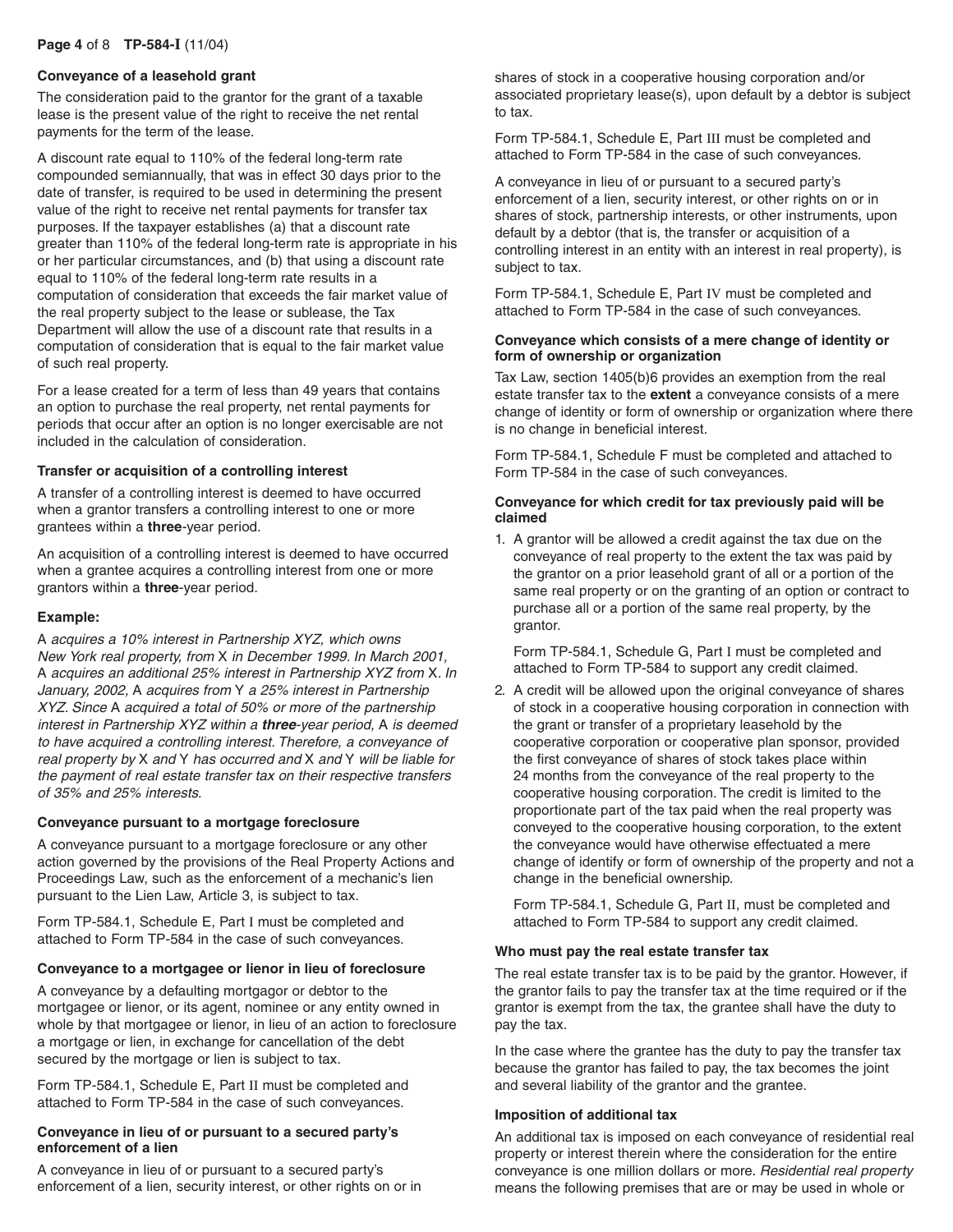in part as a personal residence at the time of conveyance: a one-, two-, or three-family house; an individual residential condominium unit; a residential cooperative apartment. The rate of tax is one percent of the consideration or part thereof attributable to the residential real property.

The additional tax is to be paid by the grantee at the same time and in the same manner as the real estate transfer tax. If the grantee is exempt from tax, the grantor will have the duty to pay the additional tax.

#### **Examples:**

- (1) A conveys to B a **three-family house** for a consideration of \$1,000,000. Since the three-family house constitutes residential real property, the additional tax at a rate of one percent is imposed on the conveyance.
- (2) A conveys to B a two-story building which has a commercial business on the first level and a residence on the second level for a consideration of \$1,500,000. Since the real property includes a **one-family** residence, the additional tax at a rate of one percent is imposed on the proportionate amount of consideration attributable to the residential real property.
- (3) A sponsor of a condominium plan conveys to X corporation three **residential** condominium units. The consideration paid for Unit 1 is \$750,000. The consideration paid for Unit 2 is \$900,000, and the consideration paid for Unit 3 is \$1,250,000. Since the consideration paid for Unit 3 is one million dollars or more, the additional tax is imposed on the conveyance of that unit. However, the additional tax does not apply to Units 1 or 2.

#### **Penalties**

Any grantor or grantee failing to file a return or to pay any tax within the time required shall be subject to a penalty of 10% of the amount of tax due plus an interest penalty of 2% of such amount for each month of delay or fraction thereof after the expiration of the first month after such return was required to be filed or the tax became due. However, the interest penalty shall not exceed 25% in the aggregate.

If the Commissioner of Taxation and Finance determines that such failure or delay was due to reasonable cause and not due to willful neglect, the commissioner shall remit, abate, or waive all of the penalty and the interest penalty.

#### **Interest**

Daily compounded interest will be charged on the amount of the tax due not paid within the time required.

If it is determined that the tax has been overpaid, and Form TP-592.2, Claim for Refund, is submitted within two years from the date of payment, interest shall be allowed and paid on the refund at the rate set pursuant to Tax Law, section 1416.

## **Line instructions for Schedule B**

## **Part I**

**Line 1 —** Enter the amount of consideration. If in Schedule A, items  $e$ ,  $f$ , or  $g$  were checked, complete the applicable Schedule E, F, or G of Form TP-584.1, that must be attached to Form TP-584. If you are claiming a total exemption from tax, check the **Exemption claimed** box. Do not complete lines 2 through 6. Instead, go to Part III on page 2.

**Line 2 —** Enter continuing lien deduction if applicable (see page 3 of these instructions).

**Line 5 —** Enter the amount of tax credit claimed. Complete and attach a copy of Form TP-584.1, Schedule G, along with a copy of the original TP-584 (previously filed) and proof of payment to support the credit claimed.

## **Part III**

Check the appropriate box(es) if you are claiming a total exemption from the transfer tax.

## **Instructions for Schedule C**

## **Who must complete Schedule C**

The Credit Line Mortgage Certificate must be completed and filed for all transfers of a fee simple interest in real property. Please check the appropriate box in Schedule C if this schedule is required.

## **Signatures required for Schedules A, B, and C**

Both the grantor(s) and the grantee(s) must sign Form TP-584 on page 3. If there is not adequate space for all persons to sign, a separate signature sheet may be used and attached to Form TP-584. A separate signature area is provided on page 4 of Form TP-584 for the information contained in Schedule D.

## **Instructions for Schedule D**

**Note:** A separate signature area is provided for Schedules A, B, and C on page 3 of Form TP-584. The signature area on page 3 of Form TP-584 does not apply for purposes of Schedule D.

## **Who must complete Schedule D**

This schedule is to be executed upon the sale or transfer of a fee simple interest in real property or a cooperative unit located in New York State by an individual, estate, or trust claiming exemption from the estimated personal income tax provisions under Tax Law, section 663.

- **New York State residents** If you are a resident of New York State at the time of the sale or transfer, you must complete Part I of Schedule D (see page 6 of these instructions).
- **New York State nonresidents —** If you are a nonresident of New York State at the time of sale or transfer, you must complete Part II of Schedule D (see page 7 of these instructions).

## **Multiple transferors/sellers**

**Each** grantor/transferor listed in Schedule A of Form TP-584 (or an attachment to Form TP-584) who does not meet the requirements to claim exemption from the payment of estimated personal income tax as stated in Part I or Part II of Schedule D must either:

- for **sale or transfer of real property,** present Form IT-2663, Nonresident Real Property Estimated Income Tax Payment Form, and pay the full amount of estimated personal income tax due, if any, to the recording officer at the time the deed is presented for recording; **or**
- for **sale or transfer of a cooperative unit,** file Form IT-2664, Nonresident Cooperative Unit Estimated Income Tax Payment Form, and pay the full amount of estimated personal income tax due, if any, to the NYS Tax Department within 15 days of the delivery of the instrument effecting the sale or transfer of the cooperative unit.

**Real property situated partly within and partly outside New York State —** When the real property being sold or transferred is situated partly within and partly outside of New York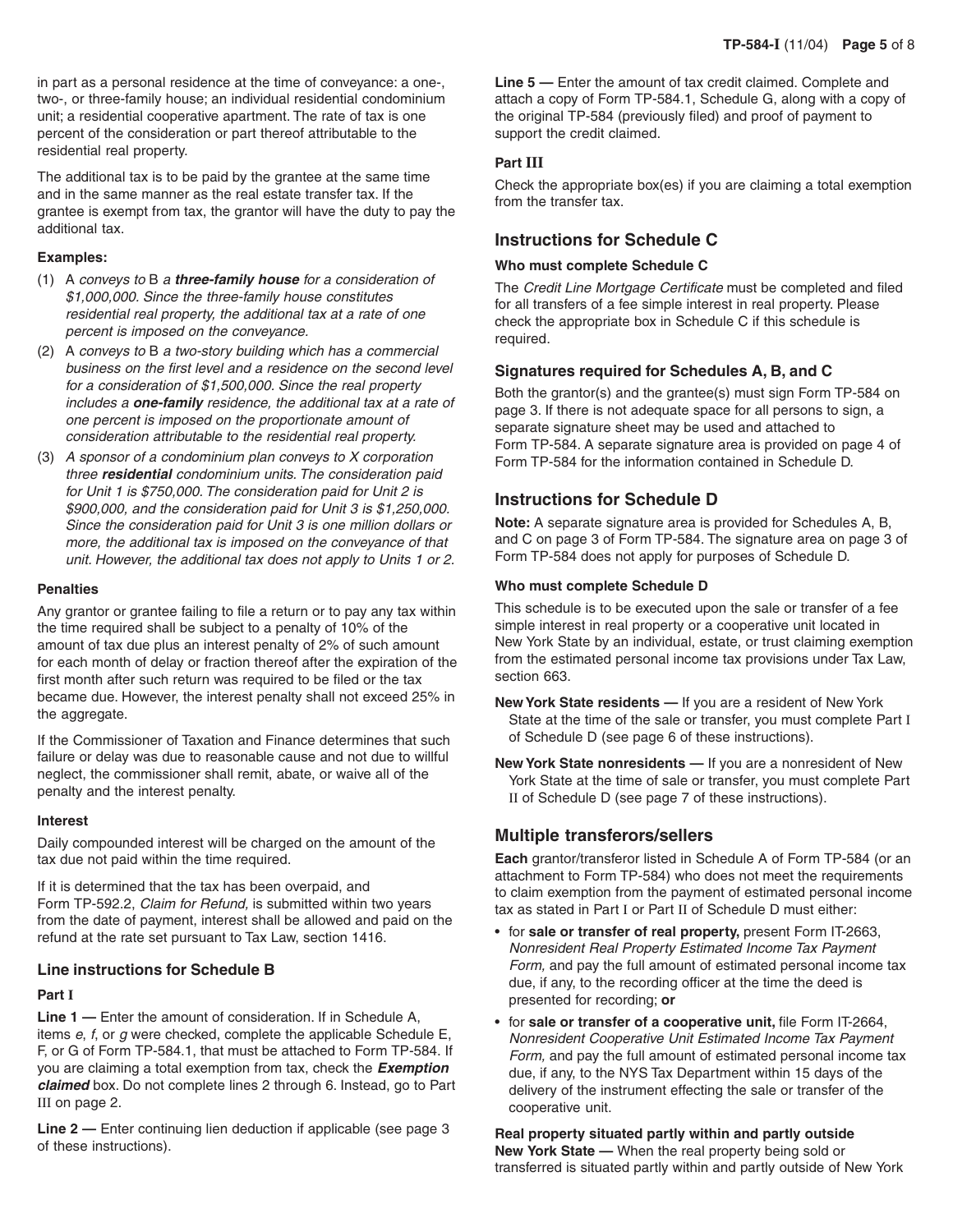State, only the property situated inside New York State is subject to the requirements of Tax Law section 663.

## **Definition of terms for Schedule D**

Transferor/seller means the individual, estate, or trust listed as a grantor/transferor on Form TP-584, Schedule A (or an attachment to Form TP-584) making:

- the sale or transfer of a fee simple interest in real property, or
- the sale, conveyance, or other disposition of shares of stock in a cooperative housing corporation in connection with the grant or transfer of a proprietary leasehold by the owner of the shares, where the cooperative unit represented by such shares is located in New York State.

Sale or transfer of real property means the change of ownership of a fee simple interest in real property by any method.

Sale or transfer of a cooperative unit means the sale, conveyance or other disposition of shares of stock in a cooperative housing corporation in connection with the grant or transfer of a proprietary leasehold.

Cooperative housing corporation means a corporation that has only one class of stock, that entitles the shareholder to live in a house or an apartment (cooperative unit) in a building or on property owned or leased by the corporation. Housing cooperatives can be, but are not limited to single-family homes, duplexes, townhouses, apartments, dormitories, land subdivisions with sites and utilities, mobile home parks, and marinas.

Cooperative unit means the physical space represented by shares of stock in a cooperative housing corporation in connection with a proprietary leasehold.

Proprietary leasehold means an agreement between a cooperative tenant-stockholder and the cooperative housing corporation that defines the rights and obligations of each party regarding use and occupancy of the cooperative unit.

Principal residence means your main home within the meaning of IRC section 121 and for which you can exclude the gain for federal income tax purposes. Usually the home you live in most of the time is your main home and can be, but is not limited to: a house, houseboat, mobile home, condominium, or cooperative apartment.

#### **New York State resident and nonresident defined**

You may have to pay personal income tax as a New York State resident even if you are not considered a resident for other purposes. For personal income tax purposes, your resident status depends on where you are domiciled and where you maintain a permanent place of abode.

In general, your *domicile* is the place you intend to have as your permanent home. Your domicile is, in effect, the **state** where your permanent home is located. It is the place you intend to return to whenever you may be away (as on vacation abroad, business assignment, education leave, or military assignment).

**You can have only one domicile.** Your domicile is not changed until you can demonstrate that you have abandoned your previous domicile and established a new permanent domicile.

If you move to a new location but intend to stay there only for a limited amount of time (no matter how long), your domicile does not change.

A permanent place of abode is a residence (a building or structure where a person can live) you permanently maintain, whether you own it or not, and usually includes a residence your husband or

wife owns or leases. A place of abode is not permanent if you maintain it only during a temporary or limited period of time for a particular purpose.

## **Resident individual**

For purposes of estimated personal income tax under Tax Law, section 663, you are a New York State resident if at the time of the sale or transfer of real property or cooperative unit:

- a) Your domicile is New York State; **or**
- b) Your domicile is **not** New York State, but you maintained a permanent place of abode in New York State for more than 11 months of the tax year and have spent **184 days or more** in New York State during the tax year. However, if you are a member of the armed forces and your domicile is not New York State, you are not a resident under this definition.

#### **Nonresident individual**

For purposes of estimated personal income tax under Tax Law, section 663, you are a New York State nonresident if at the time of the sale or transfer of real property or cooperative unit you were not a resident.

For more information on residency, see Publication 80, General Income Tax Information for New York State Residents, and Publication 88, General Tax Information for New York State Nonresidents and Part-Year Residents.

#### **Resident estate and trust**

For purposes of estimated personal income tax under Tax Law, section 663, if a decedent was domiciled in New York State at the time of his or her death, his or her estate is a resident estate and any trust created by his or her will is a resident trust. If an irrevocable trust consists of property of a person domiciled in New York State when such property was transferred to the irrevocable trust, it is a resident trust. The term resident trust also includes (1) any revocable trust consisting of property of a person domiciled in New York at the time such property was transferred to the trust if it has not later become irrevocable and (2) any revocable trust that has later become irrevocable if the trust consists of property of a person domiciled in New York when it became irrevocable. The residence of the fiduciary does not affect the status of an estate or trust as a resident or nonresident.

## **Nonresident estate or trust**

For purposes of estimated personal income tax under Tax Law, section 663 a nonresident estate or trust means an estate or trust that is not a resident estate or trust at the time of the sale or transfer of real property or cooperative unit.

## **Specific Instructions for Schedule D**

## **Part I — New York State residents**

New York State resident transferor(s)/seller(s) listed in Schedule A of Form TP-584 (or an attachment to Form TP-584), must sign Part I of Schedule D to certify that the transferor/seller is a resident of New York State (as defined above) at the time of sale or transfer of the real property or cooperative unit. If one or more transferor(s)/ seller(s) listed in Schedule A is a New York State resident, **each** resident transferor/seller must sign Part I of Schedule D. If more signature space is needed, please photocopy Schedule D and submit as many schedules as necessary to accommodate all resident transferor(s)/seller(s).

**Note:** A resident of New York State is not required to pay estimated personal income tax under Tax Law, section 663. However, a resident may still be required to pay estimated personal income tax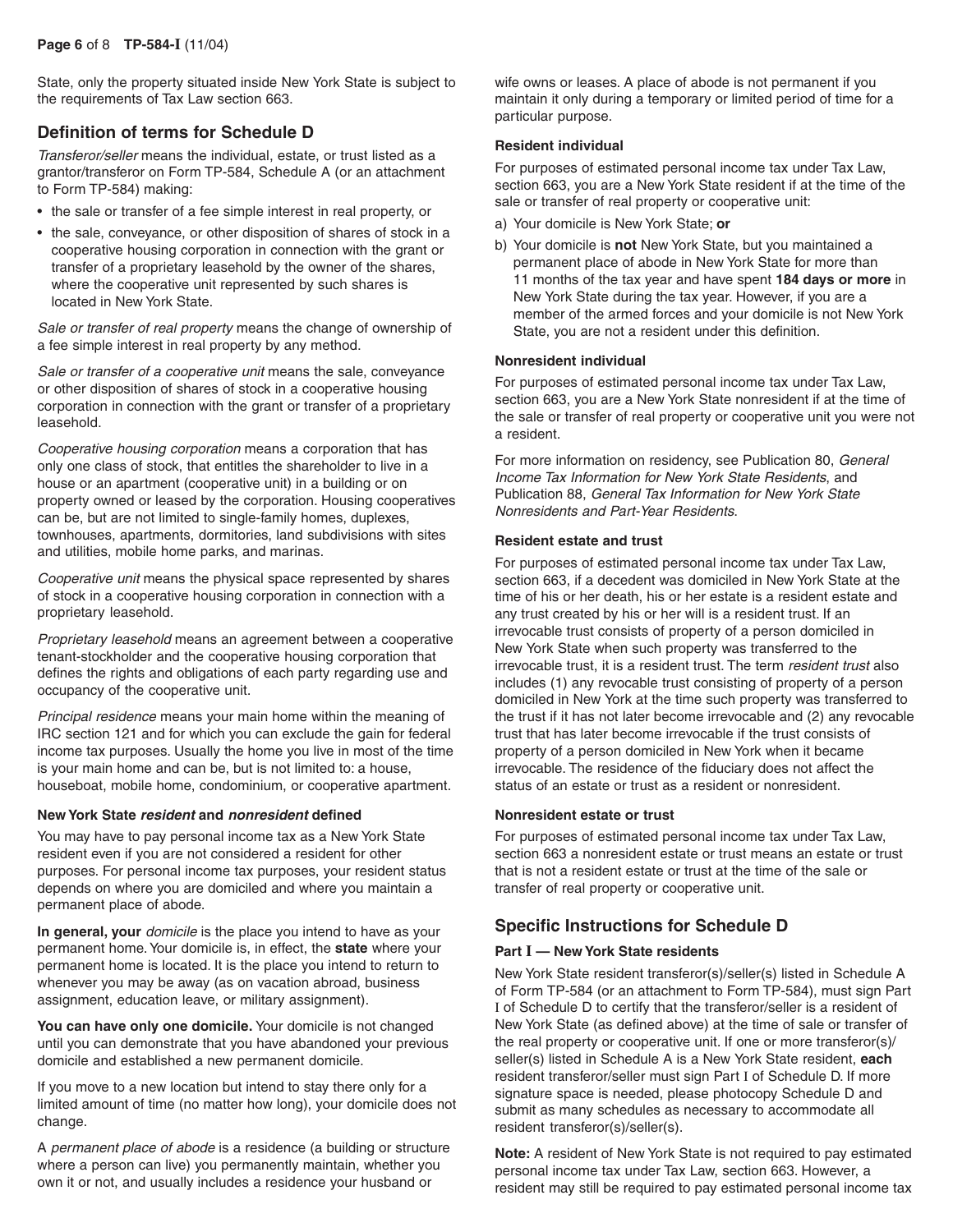under Tax Law, section 685(c), but not as a condition of recording a deed for the sale or transfer of real property.

#### **Part II — Nonresidents of New York State**

New York State nonresident transferor(s)/seller(s) listed in Schedule A of Form TP-584 (or an attachment to Form TP-584) must sign Part II of Schedule D to certify that the transferor/seller is a nonresident of New York State at the time of the sale or transfer, **and** to claim exemption from payment of estimated personal income tax as provided for under Tax Law, section 663. Check the box of the exemption which applies to this sale or transfer of real property or cooperative unit. If any one exemption applies to a transferor/seller, that transferor/seller is not required to pay estimated personal income tax to New York State under Tax Law, section 663. If more signature space is needed, please photocopy Schedule D and submit as many schedules as necessary to accommodate all nonresident transferor/sellers.

**Note:** If there are one or more transferor(s)/seller(s) listed in Schedule A of Form TP-584 (or an attachment to Form TP-584), each transferor/seller who is claiming exemption from the payment of estimated personal income tax under section 663 of the Tax Law must sign Part II. **Each** nonresident transferor/seller who does not meet one of the exemptions as listed in Part II of Schedule D must complete a separate Form IT-2663 or Form IT-2664. For more information, see Multiple transferors/sellers on page 5.

#### **Nonresident exemption for principal residence**

If the real property or cooperative unit being sold or transferred qualifies in total as the principal residence of a nonresident transferor(s)/seller(s) listed in Schedule A of Form TP-584 (or an attachment to Form TP-584), only the transferor(s)/seller(s) who can claim this real property or cooperative unit as a principal residence (within the meaning of section 121 of the IRC) at the time of the sale or transfer can sign and certify the exemption from the estimated personal income tax provision under Tax Law, section 663(c)(1).

**Note:** Real property or a cooperative unit that qualifies in total as the principal residence of the transferor/seller qualifies for the exemption even if part of the gain is not excluded under IRC section 121 because the gain exceeds the amount of the exclusion provided for in that section.

Transferor(s)/seller(s) listed in Schedule A of Form TP-584 (or an attachment to Form TP-584) who cannot claim this real property or cooperative unit as their principal residence at the time of sale or transfer should not sign Part II of Schedule D. The transferors/ seller(s) must instead complete a separate Form IT-2663 or Form IT-2664. For more information, see Payment of estimated personal income tax, on page 1.

#### **Property used in part as a principal residence**

If a portion of the real property or cooperative unit being sold or transferred qualifies as the principal residence of a nonresident transferor(s)/seller(s) listed in Schedule A of Form TP-584 (or an attachment to Form TP-584) and a portion of the real property or cooperative unit does not qualify, **do not** sign Part II of Schedule D. Instead, each nonresident transferor/seller listed in Schedule A of Form TP-584 (or an attachment to Form TP-584) must complete a separate Form IT-2663 or Form IT-2664.